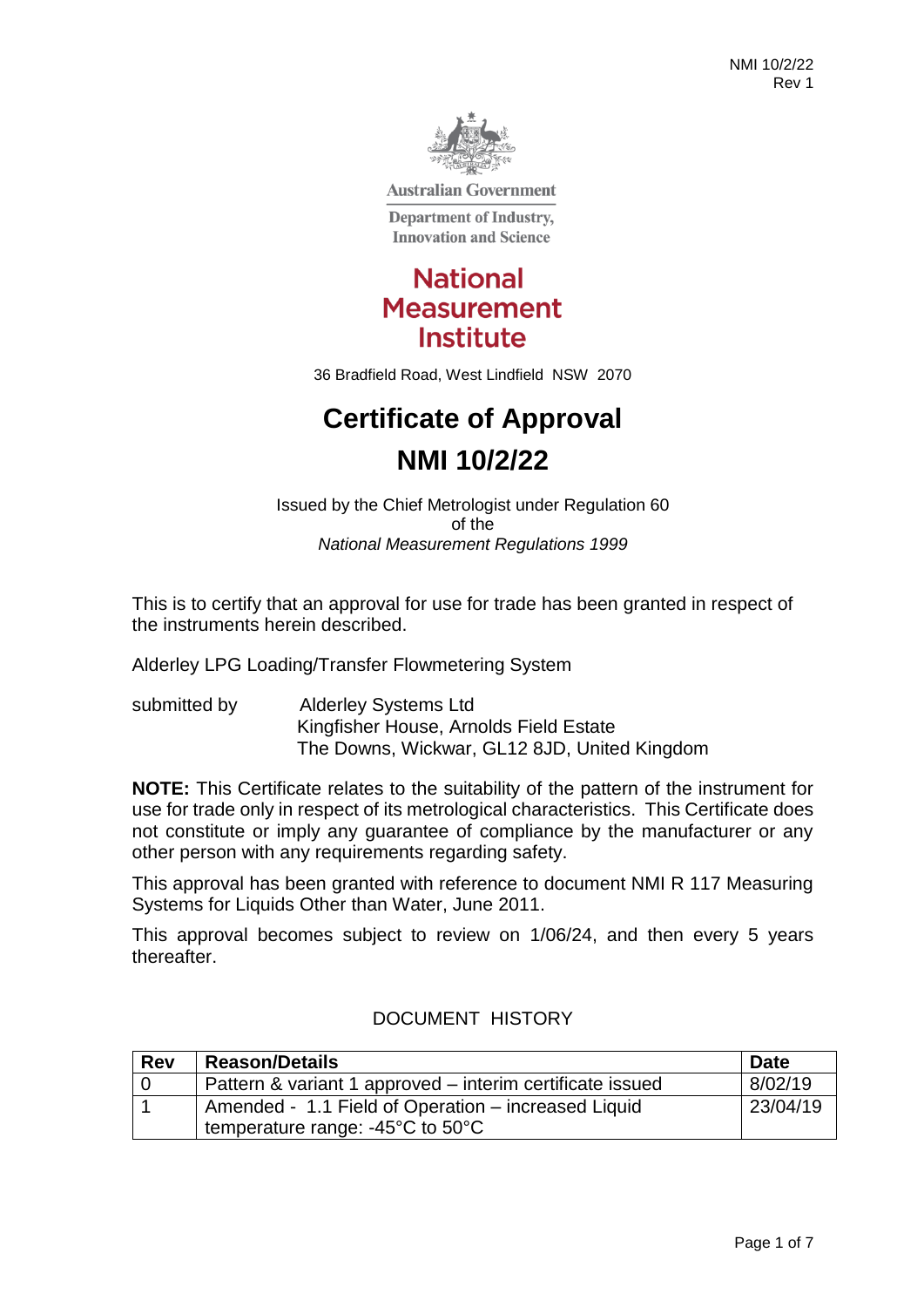#### CONDITIONS OF APPROVAL

#### **General**

Instruments purporting to comply with this approval shall be marked with pattern approval number 'NMI 10/2/22' and only by persons authorised by the submittor.

It is the submittor's responsibility to ensure that all instruments marked with this approval number are constructed as described in the documentation lodged with the National Measurement Institute (NMI) and with the relevant Certificate of Approval and Technical Schedule. Failure to comply with this Condition may attract penalties under Section 19B of the National Measurement Act and may result in cancellation or withdrawal of the approval, in accordance with document NMI P 106.

Auxiliary devices used with this instrument shall comply with the requirements of General Supplementary Certificate No S1/0B.

Signed by a person authorised by the Chief Metrologist to exercise their powers under Regulation 60 of the *National Measurement Regulations 1999*.

**Darryl Hines**  Manager Pattern Approval, Policy and Licensing Section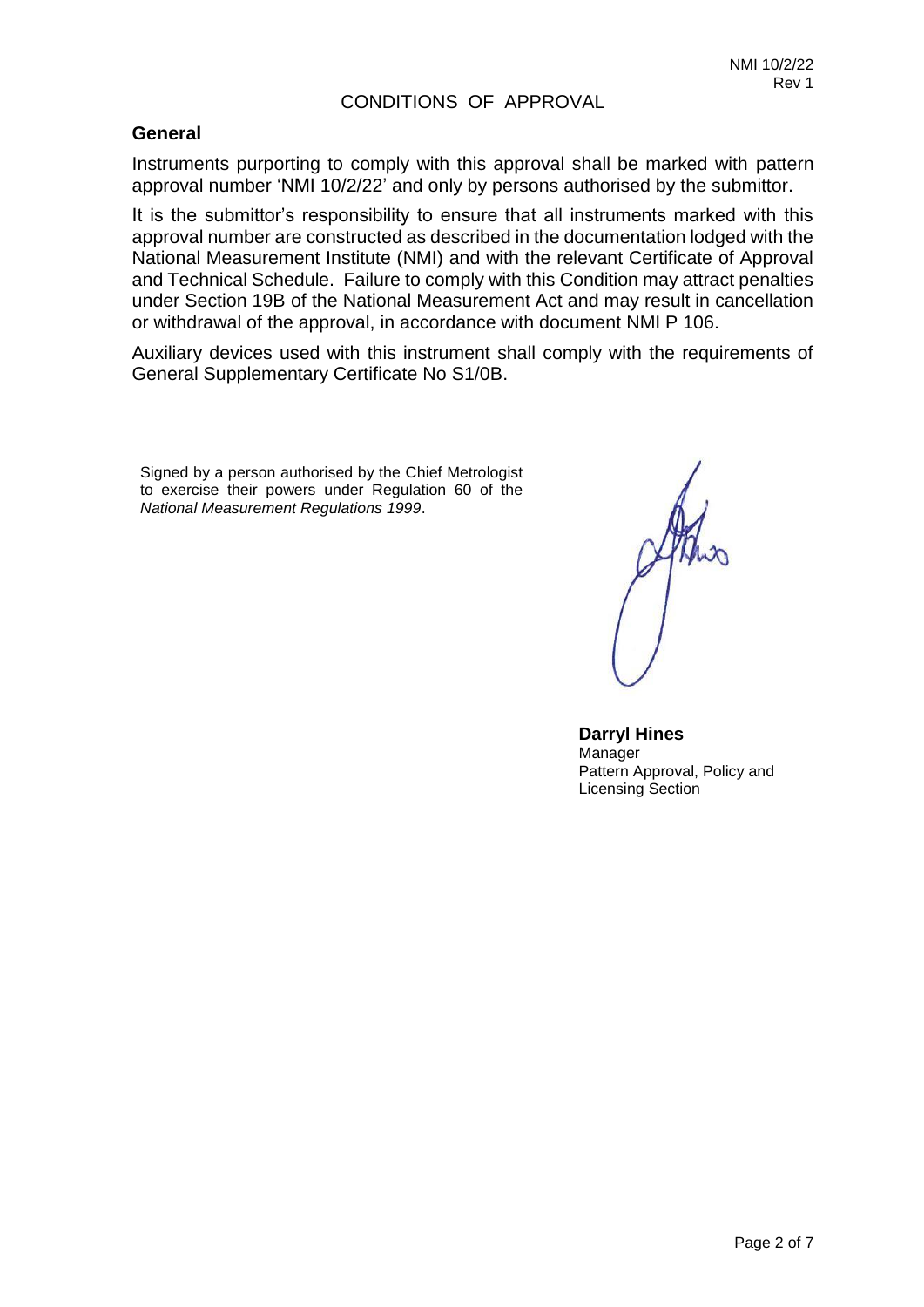### TECHNICAL SCHEDULE No 10/2/22

#### **1. Description of Pattern approved on 8/02/19**

An Alderley LPG Loading/Transfer Bulk LPG Mass flowmetering system using any model of the Emerson Micro Motion series for the bulk metering of LPG (Figure 1).

### **1.1 Field of Operation**

The field of operation of the measuring system is determined by the following characteristics:

- Minimum measured quantity, *Vmin* (\*) 2000 L
- Maximum flow rate,  $Q_{max}$
- $\bullet$  Minimum flow rate,  $Q_{min}$
- Maximum pressure of the liquid, *Pmax* 1000 kPa
- LPG density range (at  $15^{\circ}$ C) 570 to 600 kg/m<sup>3</sup> (#)
- LPG liquid temperature range  $-45^{\circ}$ C to 50 $^{\circ}$ C
- Ambient temperature range  $-25^{\circ}$ C to 55 $^{\circ}$ C
- Accuracy class **Class 1.0**
- Maximum operating pressure (*Pmax)* 1900 kPa
- Minimum operating pressure (*Pmin*) at least 100 kPa above

3330  $m^3/h$ 240  $m^3/h$ vapour pressure

- (\*) For minimum measured quantities ( $V_{min}$  or  $M_{min}$ ) less than or equal to 200 kg, the resolution of the calculator/indicator is set to display the delivered volume in 0.1 L increments.
- (#) Within the density range specified, the calculator/indicator is required to be manually set for the density of LPG being metered.

# **1.2 Components of Measuring System**

#### **(i) Supply Tank**

To ensure air does not enter the pipework, the supply tank incorporates a Rosemount model TGU 53 level transmitter or equivalent (\*\*) for detecting low liquid level (Figure 2). The transmitter will stop the delivery if activated.

(\*\*) 'Equivalent' is defined to mean other proprietary equipment of the same or better specifications requiring no changes to the software specified in this approval for satisfactory operation of the system.

#### **(ii) Pump**

A positive displacement, centrifugal or submersible turbine type pump may be used to provide flow through one or more flowmeters. The pump is fitted in a positive suction head (flooded suction) installation, i.e. below the liquid level in the supply tank.

For all combination of usage, the pump(s) shall be of sufficient capacity to ensure that each flowmeter can operate within its approved flow rate range.

# **(iii) Gas Elimination Device**

A gas elimination device need not be fitted as the flow metering system is designed to keep the pipework full of liquid at all times, and on the occasion that small amounts of vapour may form in the pipework, the mass of this vapour will be insignificant compared to the mass of liquid.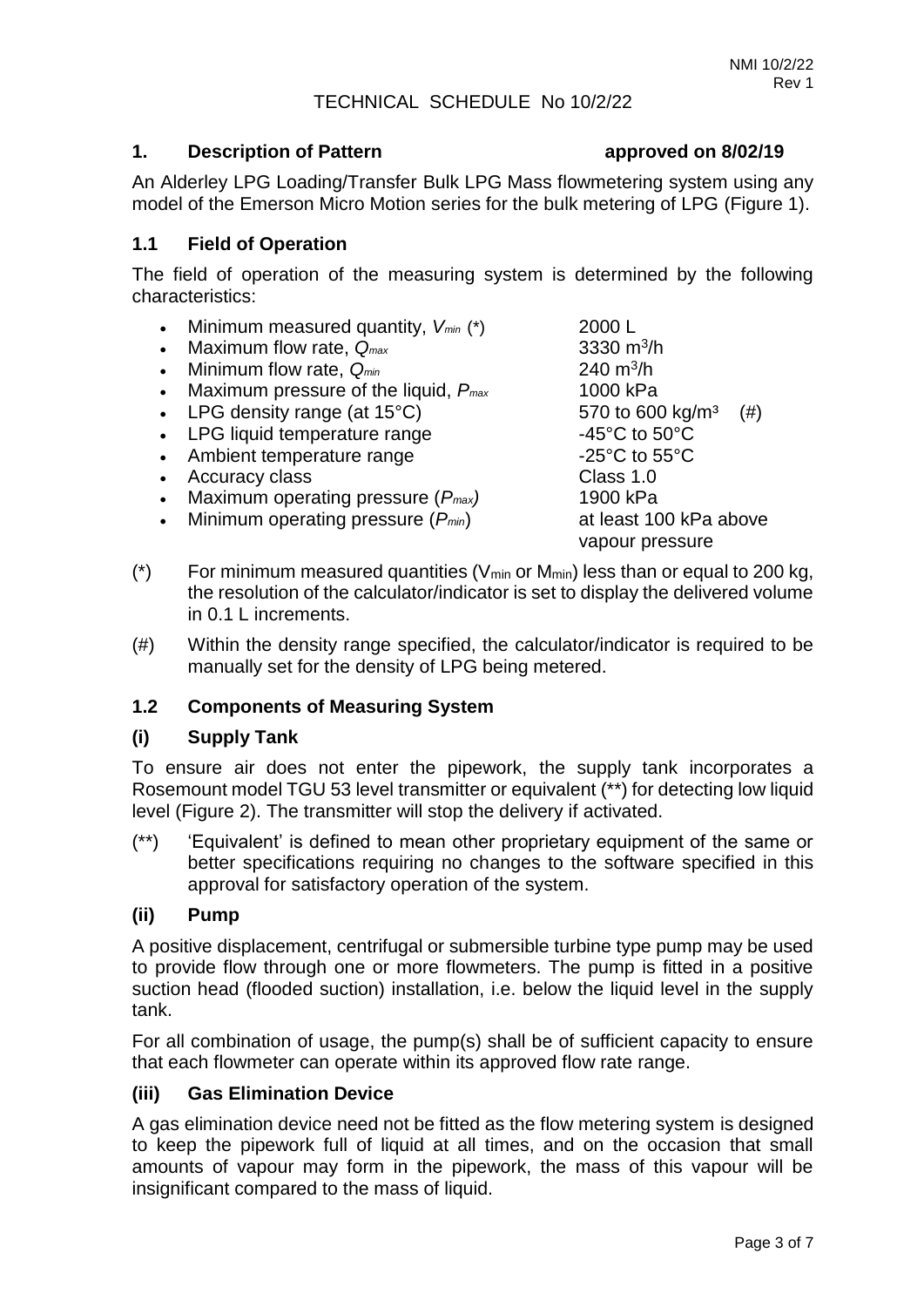### **(iv) Measurement Transducer**

The measurement transducer of the pattern comprises a Micro Motion Elite CMFHC3 series of flow sensors interfaced to a Micro Motion model 2700 microprocessor-based transmitter designed to provide pulse output signal proportional to the mass throughput. The transmitter is connected to an AC or DC power supply.

#### **(v) Temperature Transducer**

An Emerson temperature transmitter model 3144P PT100 Class A (plus shield) RTD probe is fitted to the gas extractor which also has a thermometer well for verifying the measured temperature of LPG, or any other compatible (#) temperature probe with similar characteristics.

(\*) 'Equivalent' is defined to mean other proprietary equipment of the same or better specifications requiring no changes to software for satisfactory operation of the complete system.

#### **(vi) Differential Pressure Valve**

An Orton MV control valve or any compatible pneumatically operated flow control valve is installed downstream of the meter. These are to maintain a back pressure during master metering operations and can also be used to ensure liquid phase in the Coriolis meters.

The flow control valve is located downstream of the measurement transducer (Figure 3).

Provision is made for an indicating pressure transmitter to be fitted between the differential pressure valve and the meter.

#### **(vii) Calculator/Indicator**

The signal output from the measurement transducer is interfaced to an approved Emerson process Flowboss model S600 as described in the documentation of approval NMI S774 or any other compatible (#) NMI-approved calculator/indicator.

(#) 'Compatible' is defined to mean that no additions/changes to the hardware/software specified in this approval are required for satisfactory operation of the system.

#### **(viii) Transfer Device**

A transfer device, which defines the start and stop of the quantity measured, is installed downstream of the flow sensor. The transfer device is in the form of a positive shut-off component such as a manually or automatically-operated shut-off valve.

The transfer device may also be designed to control the flow rate within the specified flow rate range of the flowmeter.

#### **1.3 Verification Provision**

Provision is made for the application of a verification mark.

#### **1.4 Sealing Provision**

The calculator/indicator has provision for sealing access to the calibration parameters.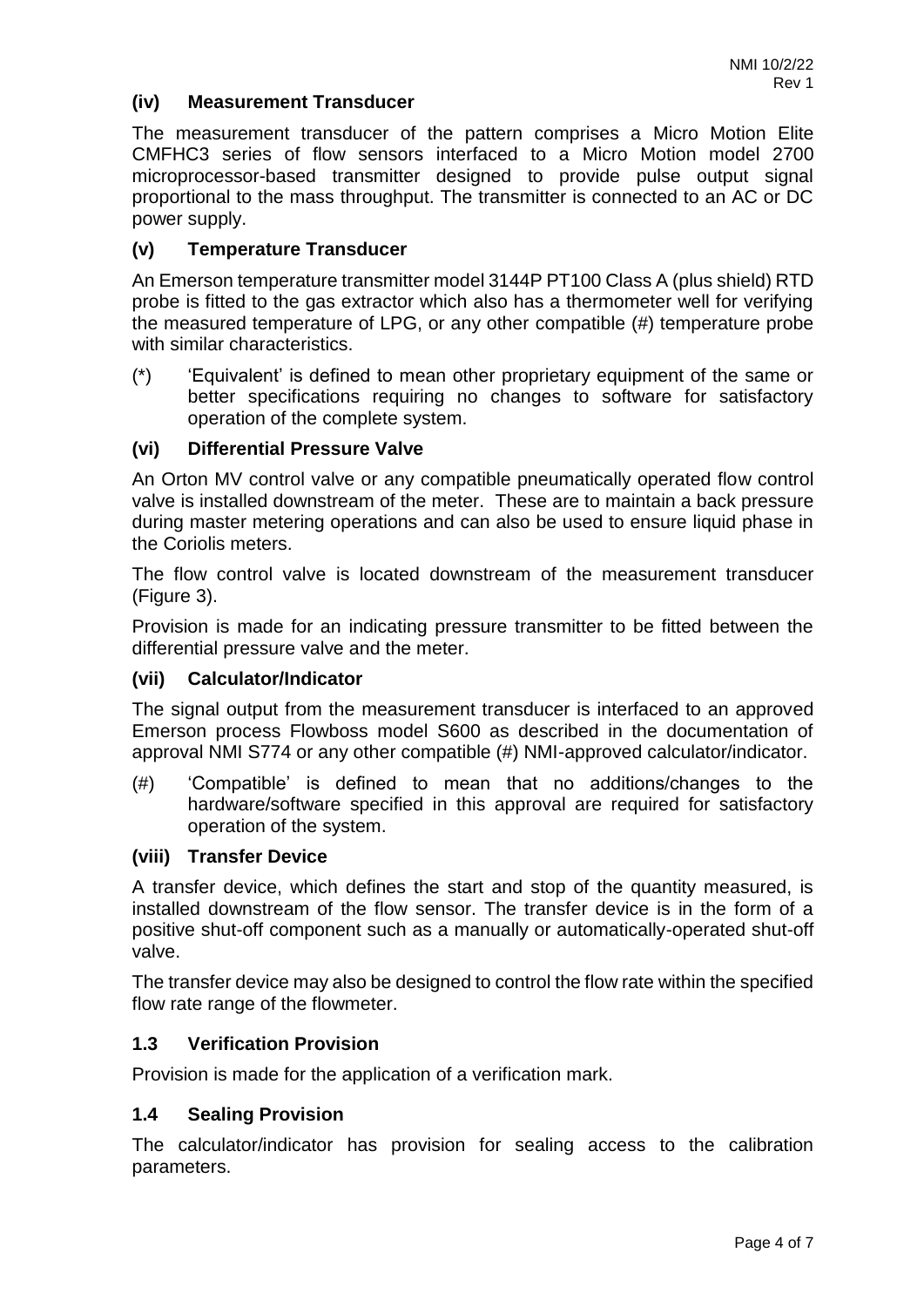## **1.5 Descriptive Markings and Notices**

Each measuring system shall bear the following information, placed together either on the indicating device or on a data plate:

| Manufacturer's identification mark or trade mark    |                            |
|-----------------------------------------------------|----------------------------|
| Meter model                                         |                            |
| Serial number of the instrument                     |                            |
| Pattern approval mark                               | NMI 10/2/22                |
| Year of manufacture                                 | .                          |
| Maximum flow rate, $Q_{max}$                        | $\ldots$ m <sup>3</sup> /h |
| Minimum flow rate, $Q_{min}$                        | $\ldots$ m <sup>3</sup> /h |
| Maximum pressure of the liquid, $P_{\text{max}}$    | … kPa                      |
| Type of the liquid for which the system is verified | $(##)$                     |
| <b>Environmental class</b>                          | Class C                    |

(##) This may be located separately, e.g. on a metal tag sealed to the instrument.

The minimum measured quantity  $V_{min}$  is clearly visible on the indicating device, e.g. 'Minimum Delivery 1000 L', or alternatively the controller/indicator is programmed for deliveries equal to or greater than the stated minimum delivery.

# TEST PROCEDURE

Instruments shall be tested in accordance with any relevant tests specified in the National Instrument Test Procedures.

Tests should be conducted in conjunction with any tests specified in the approval documentation for any controller/indicator and/or any conversion device, etc. used.

The instrument shall not be adjusted to anything other than as close as practical to zero error, even when these values are within the maximum permissible errors.

#### **Maximum Permissible Errors**

The maximum permissible errors are specified in Schedule 1 of the *National Trade Measurement Regulations 2009*.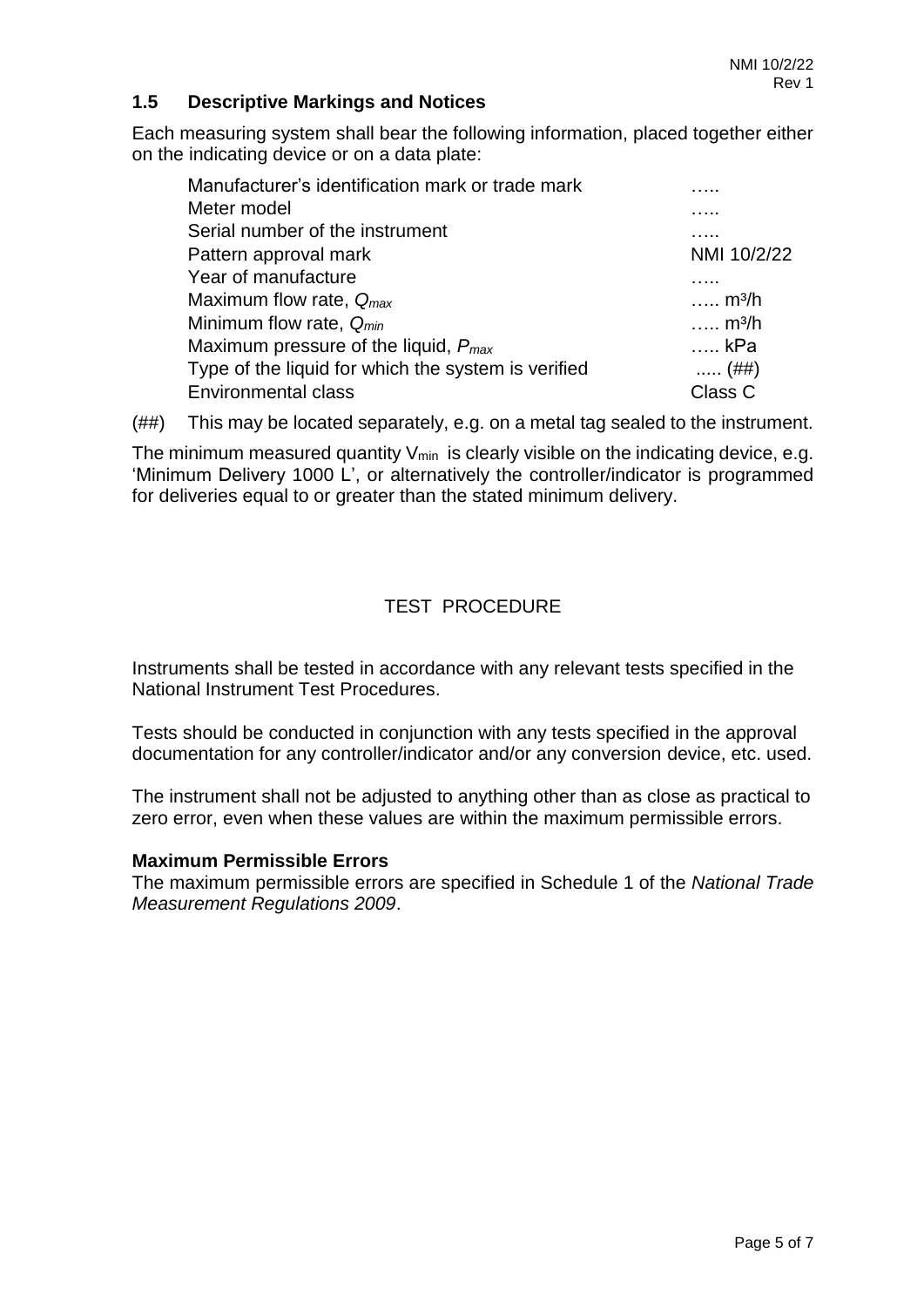



- **TANK**
- PUMP
- MOTOR OPERATED VALVE
- RELIEF VALVE
- ABCDEFGH CORIOLIS METER
- PRESSURE TRANSMITTER
- TEMPERATURE TRANSMITTER
- FLOW CONTROL VALVE
- $\mathbf{I}$ LOADING ARM
- $\sf J$ LEVEL TRANSMITTER

Typical LPG Flowmetering System